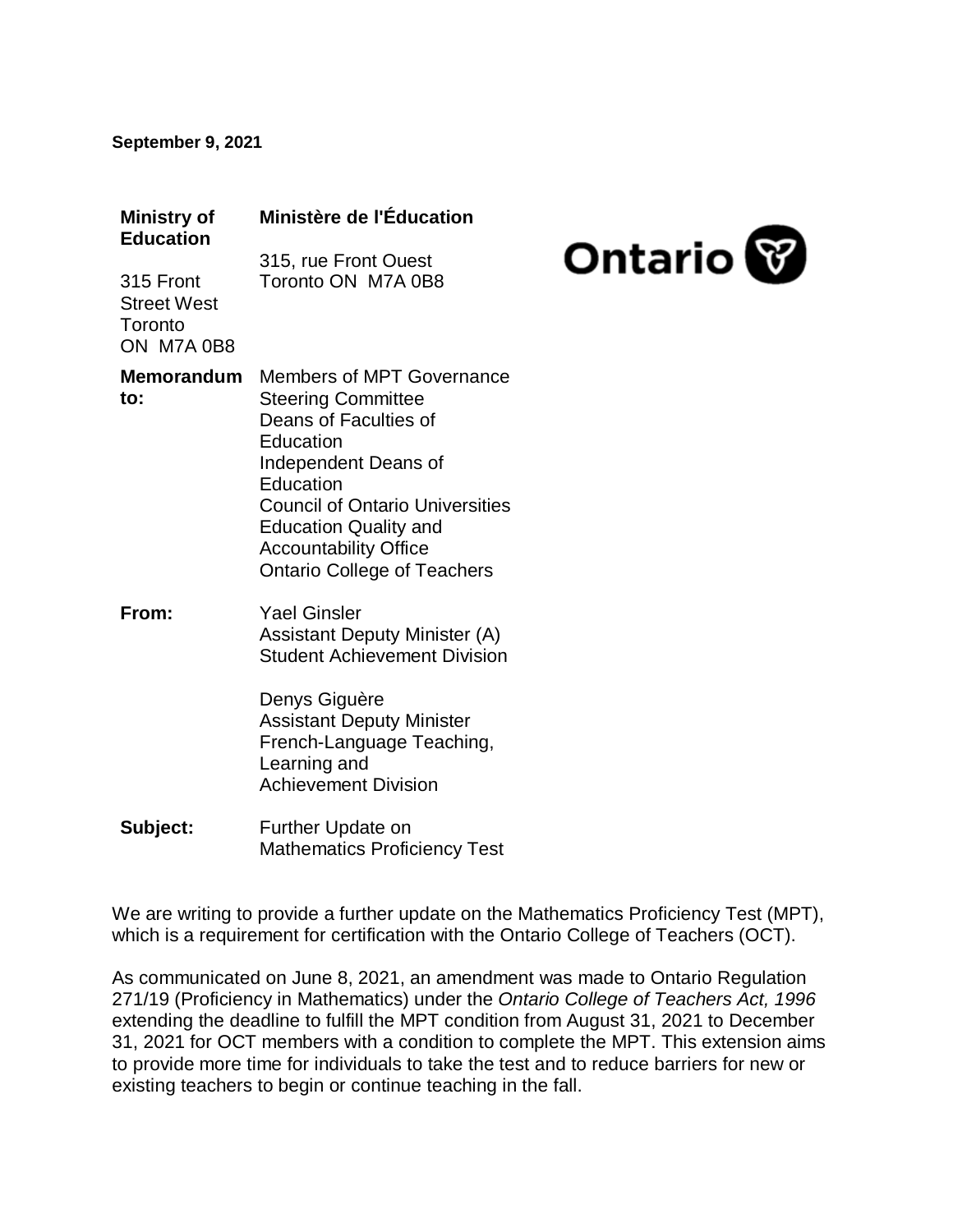The summer 2021 MPT test window administered by Colleges Ontario ran from May 10 to August 21, 2021. Over 9,000 virtual and in-person test sessions were available at multiple locations across Ontario.

We ask that faculties of education share the information below about the fall 2021 MPT test window with teacher candidates. Similarly, we ask that the OCT share the information below with holders of a Certificate of Qualification and Registration with MPT condition. We also ask that the Education Quality and Accountability Office (EQAO) and the OCT update their respective websites accordingly.

### **Fall 2021 MPT Test Window**

The fall 2021 MPT test window is scheduled to run from September 27 to December 11, 2021. Test session booking will open on September 20, 2021 on [the MPT website.](https://mathproficiencytest.ca/) After completing their test, individuals will receive their results within 10 business days. If required, individuals can book another test session once their results are received. There is no limit to the number of attempts an individual can make of the MPT. This ensures individuals have multiple opportunities to write the test before the deadline of December 31, 2021.

The December 31, 2021 deadline does not apply to Internationally Educated Teachers. Instead, Internationally Educated Teachers have two years from the date of their initial certification to pass the MPT, and a condition will appear on their Certificate of Qualification and Registration until such time as they successfully complete the MPT. These individuals will also have access to test sessions booking as of September 20, 2021.

# **Priority Access**

Access to test session booking during the fall 2021 test window will be restricted to individuals who are required to take the MPT for certification with the OCT. This includes:

- teachers who hold a General Certificate of Qualification and Registration with a condition to complete the MPT (including Internationally Educated Teachers),
- teachers who hold a Transitional Certificate of Qualification and Registration with a condition to complete the MPT,
- teachers who hold a Temporary Certificate of Qualification and Registration, and
- applicants to the OCT.

Labour mobility applicants, Native Languages applicants and certified teachers without the MPT condition who are not required to pass the MPT for certification with the OCT, but would like to take it voluntarily, will be able to book a test session in the next test window in 2022.

# **Test Costs**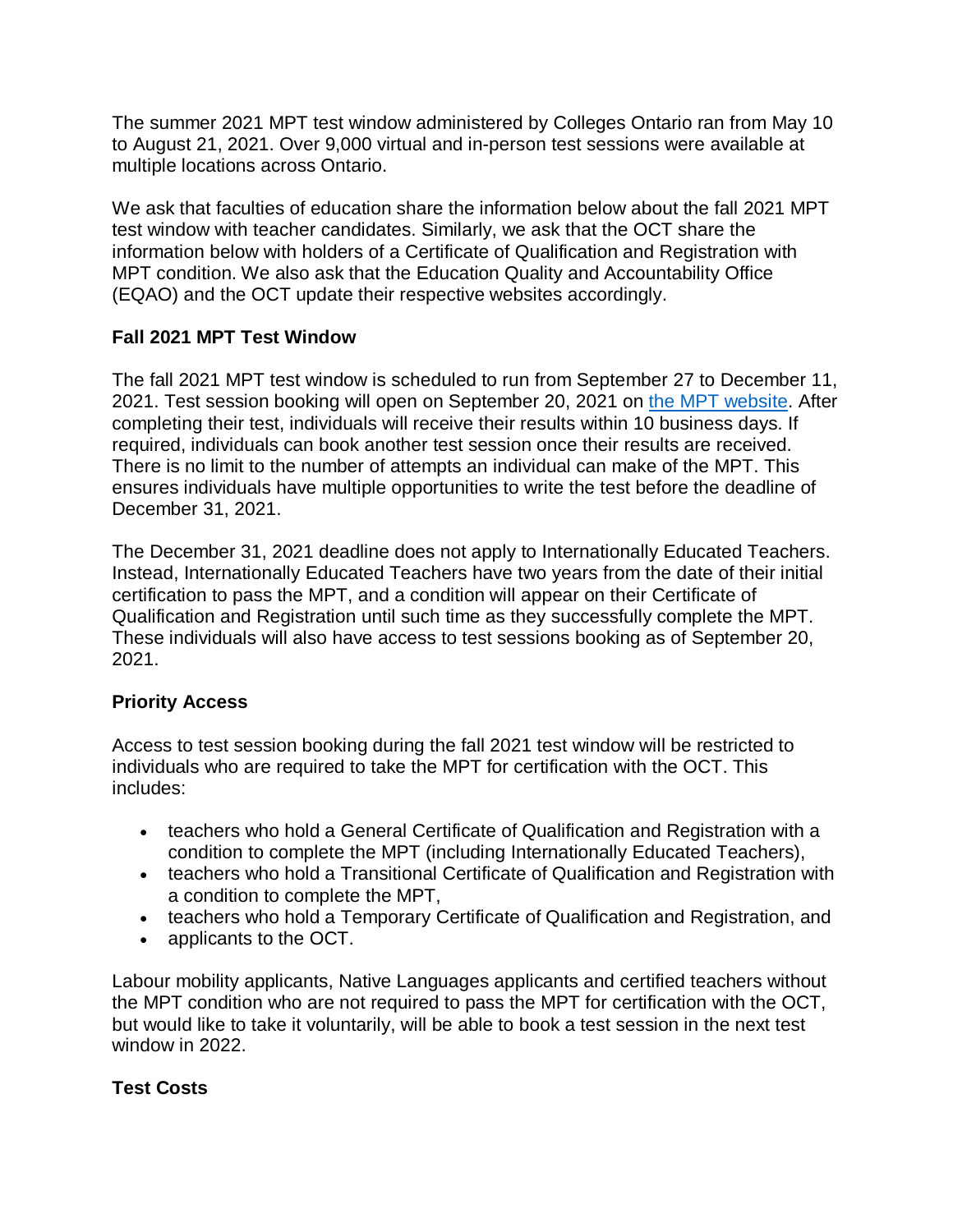There will be no cost to writing the test until the end of 2021 for those who are required to pass the MPT for certification with the OCT. Fee information for 2022 will be communicated in the future.

### **Language**

The test, invigilation and technical support services will continue to be available in English and French. Individuals will need to select the language of invigilation at the time of test booking on the MPT website and choose the language of the test on the test day. The sessions that are marked "bilingual" have bilingual invigilators who can serve test takers in English or French.

#### **Accommodation**

Test takers will have the opportunity to take the test virtually (with live invigilation conducted remotely) and in person. Test takers who require accommodation or who would not otherwise have access to the required technology are asked to communicate their accommodation requirements at the time of booking. Test takers will be required to provide documentation to support their request. An Accommodations Advisor will be in contact with test takers a few days before the test date to review the request.

#### **Preparation**

To help individuals prepare for the MPT, a practice test, blueprint and other resources are available on [https://mathproficiencytest.ca/.](https://mathproficiencytest.ca/)

The ministry recognizes that this is an unprecedented time for teacher candidates, faculties of education and the wider education sector. This testing plan will support test takers by providing equitable access and multiple opportunities to complete the test successfully.

Your continued support and collaboration are appreciated.

Sincerely,

Yael Ginsler Assistant Deputy Minister (A) Student Achievement Division

Denys Giguère Assistant Deputy Minister French-Language Teaching, Learning and Achievement Division